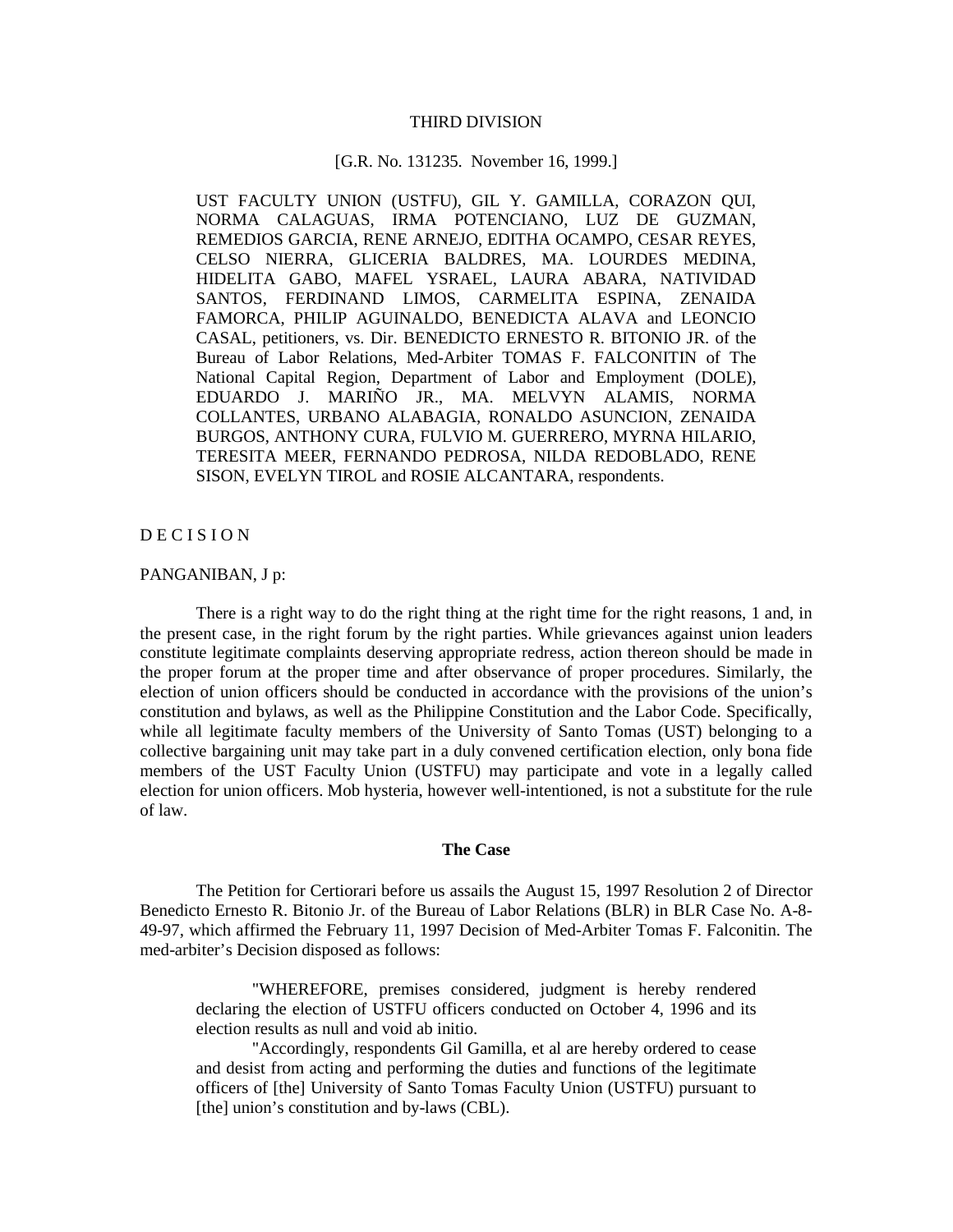"The Temporary Restraining Order (TRO ) issued by this Office on December 11, 1996 in connection with the instant petition, is hereby made and declared permanent." 3

Likewise challenged is the October 30, 1997 Resolution 4 of Director Bitonio, which denied petitioners' Motion for Reconsideration.

## **The Facts**

The factual antecedents of the case are summarized in the assailed Resolution as follows: "Petitioners-appellees [herein Private Respondents] Marino, et. al. (appellees) are duly elected officers of the UST Faculty Union (USTFU). The union has a subsisting five-year Collective Bargaining Agreement with its employer, the University of Santo Tomas (UST). The CBA was registered with the Industrial Relations Division, DOLE-NCR, on 20 February 1995. It is set to expire on 31 May 1998.

"On 21 September 1996, appellee Collantes, in her capacity as Secretary General of USTFU, posted a notice addressed to all USTFU members announcing a general assembly to be held on 05 October 1996. Among others, the general assembly was called to elect USTFU's next set of officers. Through the notice, the members were also informed of the constitution of a Committee on Elections (COMELEC) to oversee the elections. (Annex "B", petition)

"On 01 October 1996, some of herein appellants filed a separate petition with the Med-Arbiter, DOLE-NCR, directed against herein appellees and the members of the COMELEC. Docketed as Case No. NCR-OD-M-9610-001, the petition alleged that the COMELEC was not constituted in accordance with USTFU's constitution and by-laws (CBL) and that no rules had been issued to govern the conduct of the 05 October 1996 election.

"On 02 October 1996, the secretary general of UST, upon the request of the various UST faculty club presidents (See paragraph VI, Respondents' Comment and Motion to Dismiss), issued notices allowing all faculty members to hold a convocation on 04 October 1996 (See Annex 'C' Petition; Annexes '4' to '10', Appeal). Denominated as [a] general faculty assembly, the convocation was supposed to discuss the 'state of the unratified UST-USTFU CBA' and 'status and election of USTFU officers' (Annex '11', Appeal)

"On 04 October 1996, the med-arbiter in Case No. NCR-OD-M-9610-001 issued a temporary restraining order against herein appellees enjoining them from conducting the election scheduled on 05 October 1996.

"Also on 04 October 1996, and as earlier announced by the UST secretary general, the general faculty assembly was held as scheduled. The general assembly was attended by members of the USTFU and, as admitted by the appellants, also by 'non-USTFU members [who] are members in good standing of the UST Academic Community Collective Bargaining Unit' (See paragraph XI, Respondents' Comment and Motion to Dismiss). On this occasion, appellants were elected as USTFU's new set of officers by acclamation and clapping of hands (See paragraphs 40 to 50, Annex '12', Appeal).

"The election of the appellants came about upon a motion of one Atty. Lopez, admittedly not a member of USTFU, that the USTFU CBL and 'the rules of the election be suspended and that the election be held [on] that day' (See paragraph 39, Idem.)

"On 11 October 1996, appellees filed the instant petition seeking injunctive reliefs and the nullification of the results of the 04 October 1996 election. Appellees alleged that the holding of the same violated the temporary restraining order issued in Case No. NCR-OD-M-9610-001. Accusing appellants of usurpation, appellees characterized the election as spurious for being violative of USTFU's CBL, specifically because the general assembly resulting in the election of appellants was not called by the Board of Officers of the USTFU; there was no compliance with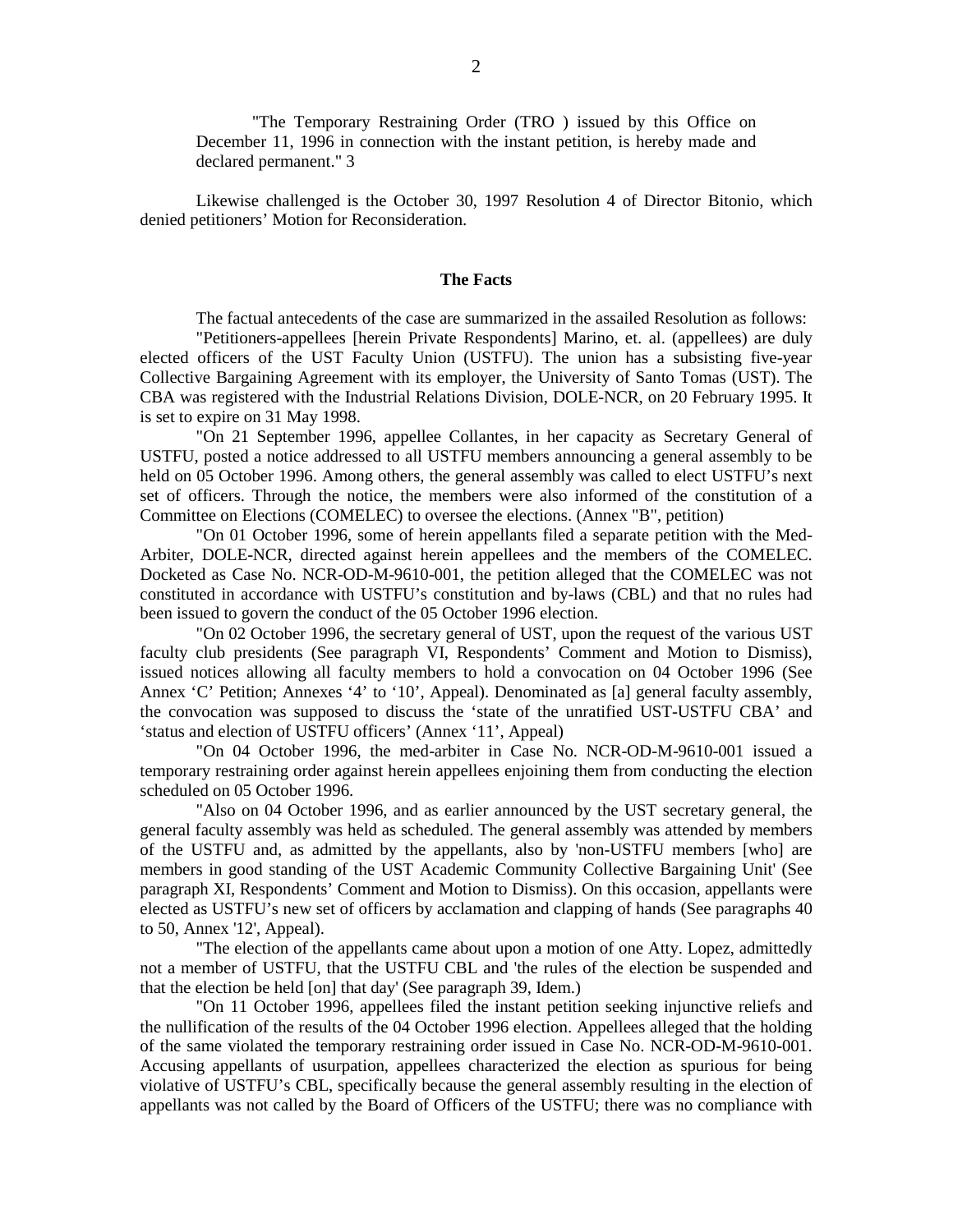the ten-day notice rule required by Section 1, Article VIII of the CBL; the supposed elections were conducted without a COMELEC being constituted by the Board of Officers in accordance with Section 1, Article IX of the CBL; the elections were not by secret balloting as required by Section 1, Article V and Section 6, Article IX of the CBL, and, the general assembly was convened by faculty members some of whom were not members of USTFU, so much so that non-USTFU members were allowed to vote in violation of Section 1, Article V of the CBL.

"On 24 October 1996, appellees filed another urgent ex-parte motion for a temporary restraining order, this time alleging that appellants had served the former a notice to vacate the union office. For their part, appellants moved to dismiss the original petition and the subsequent motion on jurisdictional grounds. Both the petition and the motion were captioned to be for "Prohibition, Injunction with Prayer for Preliminary Injunction and Temporary Restraining Order." According to the appellants, the med-arbiter has no jurisdiction over petitions for prohibition, 'including the ancillary remedies of restraining order and/or preliminary injunction, which are merely incidental to the main petition for PROHIBITION' (Paragraph XVIII3, Respondents' Comment and Motion to Dismiss). Appellants also averred that they now constituted the new set of union officers having been elected in accordance with law after the term of office of appellees had expired. They further maintained that appellees' scheduling of the 5 October 1996 elections was illegal because no rules and regulations governing the elections were promulgated as required by USTFU's CBL and that one of the members of the COMELEC was not a registered member of USTFU. Appellants likewise noted that the elections called by the appellees should have been postponed to allow the promulgation of rules and regulations and to 'insure a free, clean, honest and orderly elections and to afford at the same time the greater majority of the general membership to participate' (See paragraph V, Idem). Finally, appellants contended that the holding of the general faculty assembly on 04 October 1996 was under the control of the Council of College/Faculty Club Presidents in cooperation with the USTFU Reformist Alliance and that they received the Temporary Restraining Order issued in Case No. NCR-OD-M-9610-001 only on 07 October 1996 and were not aware of the same on 04 October 1996.

"On 03 December 1996, appellants and UST allegedly entered into another CBA covering the period from 01 June 1996 to 31 May 2001 (Annex 11, appellants' Rejoinder to the Reply and Opposition).

"Consequently, appellees again moved for the issuance of a temporary restraining order to prevent appellants from making further representations that [they] had entered into a new agreement with UST. Appellees also reiterated their earlier stand that appellants were usurping the former's duties and functions and should be stopped from continuing such acts.

"On 11 December 1996, over appellants' insistence that the issue of jurisdiction should first be resolved, the med-arbiter issued a temporary restraining order directing the respondents to cease and desist from performing any and all acts pertaining to the duties and functions of the officers and directors of USTFU.

"In the meantime, appellants claimed that the new CBA was purportedly ratified by an overwhelming majority of UST's academic community on 12 December 1996 (Annexes 1 to 10, Idem). For this reason, appellants moved for the dismissal of what it denominated as appellees' petition for prohibition on the ground that this had become moot and academic." 5

Petitioners appealed the med-arbiter's Decision to the labor secretary, 6 who transmitted the records of the case to the Bureau of Labor Relations which, under Department Order No. 9, was authorized to resolve appeals of intra-union cases, consistent with the last paragraph of Article 241 of the Labor Code. 7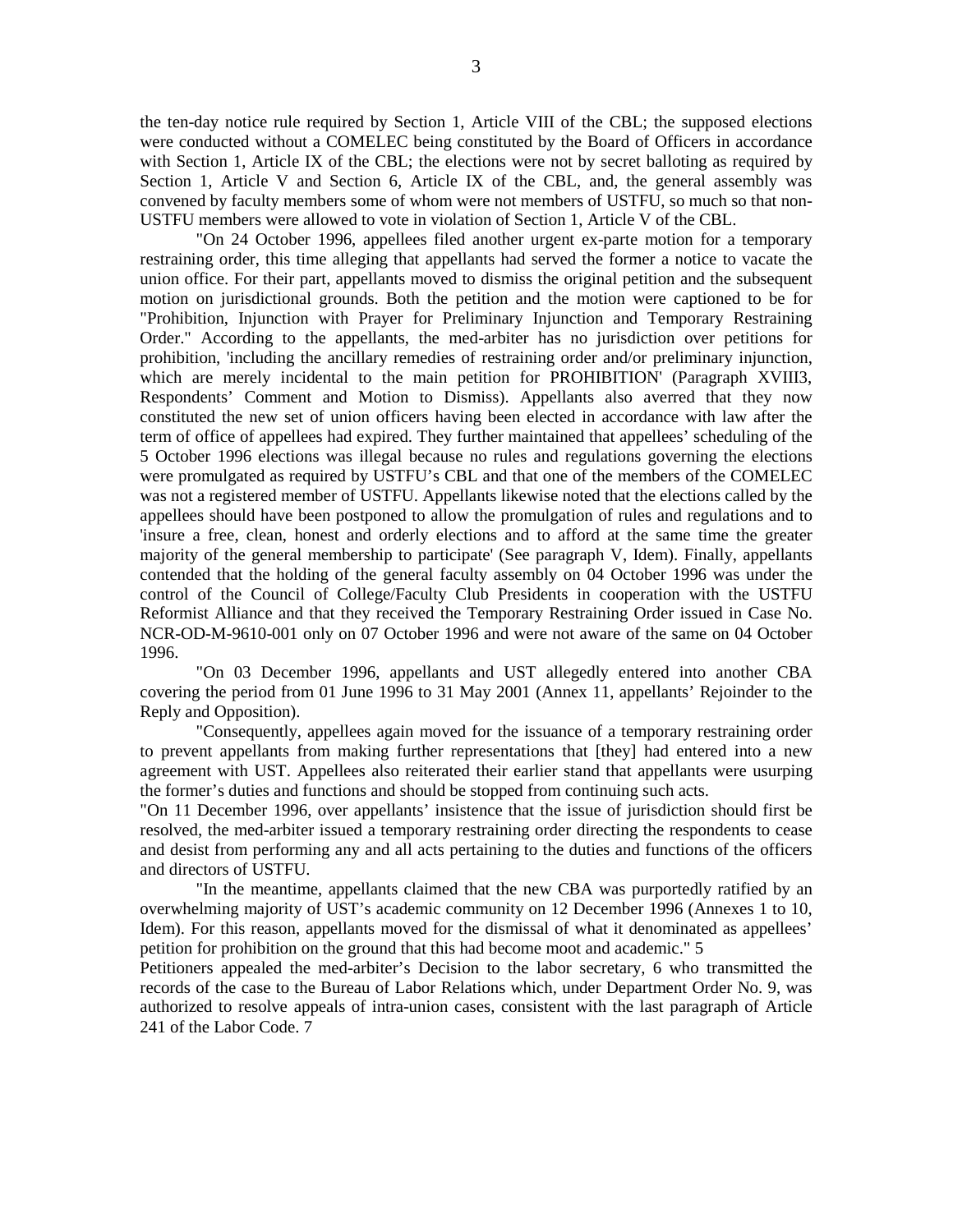## **The Assailed Ruling**

Agreeing with the med-arbiter that the USTFU officers' purported election held on October 4, 1994 was void for having been conducted in violation of the union's Constitution and Bylaws (CBL), Public Respondent Bitonio rejected petitioners' contention that it was a legitimate exercise of their right to self-organization. He ruled that the CBL, which constituted the covenant between the union and its members, could not be suspended during the October 4, 1996 general assembly of all faculty members, since that assembly had not been convened or authorized by the USTFU.

Director Bitonio likewise held that the October 4, 1996 election could not be legitimized by the recognition of the newly "elected" set of officers by UST or by the alleged ratification of the new CBA by the general membership of the USTFU. Ruled Respondent Bitonio:

"This submission is flawed. The issue at hand is not collective bargaining representation but union leadership, a matter that should concern only the members of USTFU. As pointed out by the appellees, the privilege of determining who the union officers will be belongs exclusively to the members of the union. Said privilege is exercised in an election proceeding in accordance with the union's CBL and applicable law.

"To accept appellants' claim to legitimacy on the foregoing grounds is to invest in appellants the position, duties, responsibilities, rights and privileges of USTFU officers without the benefit of a lawful electoral exercise as defined in USTFU's CBL and Article 241(c) of the Labor Code. Not to mention the fact that labor laws prohibit the employer from interfering with the employees in the latter's exercise of their right to self-organization. To allow appellants to become USTFU officers on the strength of management's recognition of them is to concede to the employer the power of determining who should be USTFU's leaders. This is a clear case of interference in the exercise by USTFU members of their right to self-organization." 8

Hence, this Petition. 9

#### **The Issues**

The main issue in this case is whether the public respondent committed grave abuse of discretion in refusing to recognize the officers "elected" during the October 4, 1996 general assembly. Specifically, petitioners in their Memorandum urge the Court to resolve the following questions: 10

"(1) Whether the Collective Bargaining Unit of all the faculty members in that General Faculty Assembly had the right in that General Faculty Assembly to suspend the provisions of the Constitution and By-Laws of the USTFU regarding the elections of officers of the union[.]

"(2) Whether the suspension of the provisions of the Constitution and By-Laws of the USTFU in that General Faculty Assembly is valid pursuant to the constitutional right of the Collective Bargaining Unit to engage in "peaceful concerted activities" for the purpose of ousting the corrupt regime of the private respondents[.]

"(3) Whether the overwhelming ratification of the Collective Bargaining Agreement executed by the petitioners in behalf of the USTFU with the University of Santo Tomas has rendered moot and academic the issue as to the validity of the suspension of the Constitution and By-Laws and the elections of October 4, 1996 in the General Faculty Assembly[.]"

# **The Court's Ruling**

The petition is not meritorious. Petitioners fail to convince this Court that Director Bitonio gravely abused his discretion in affirming the med-arbiter and in refusing to recognize the binding effect of the October 4, 1996 general assembly called by the UST administration.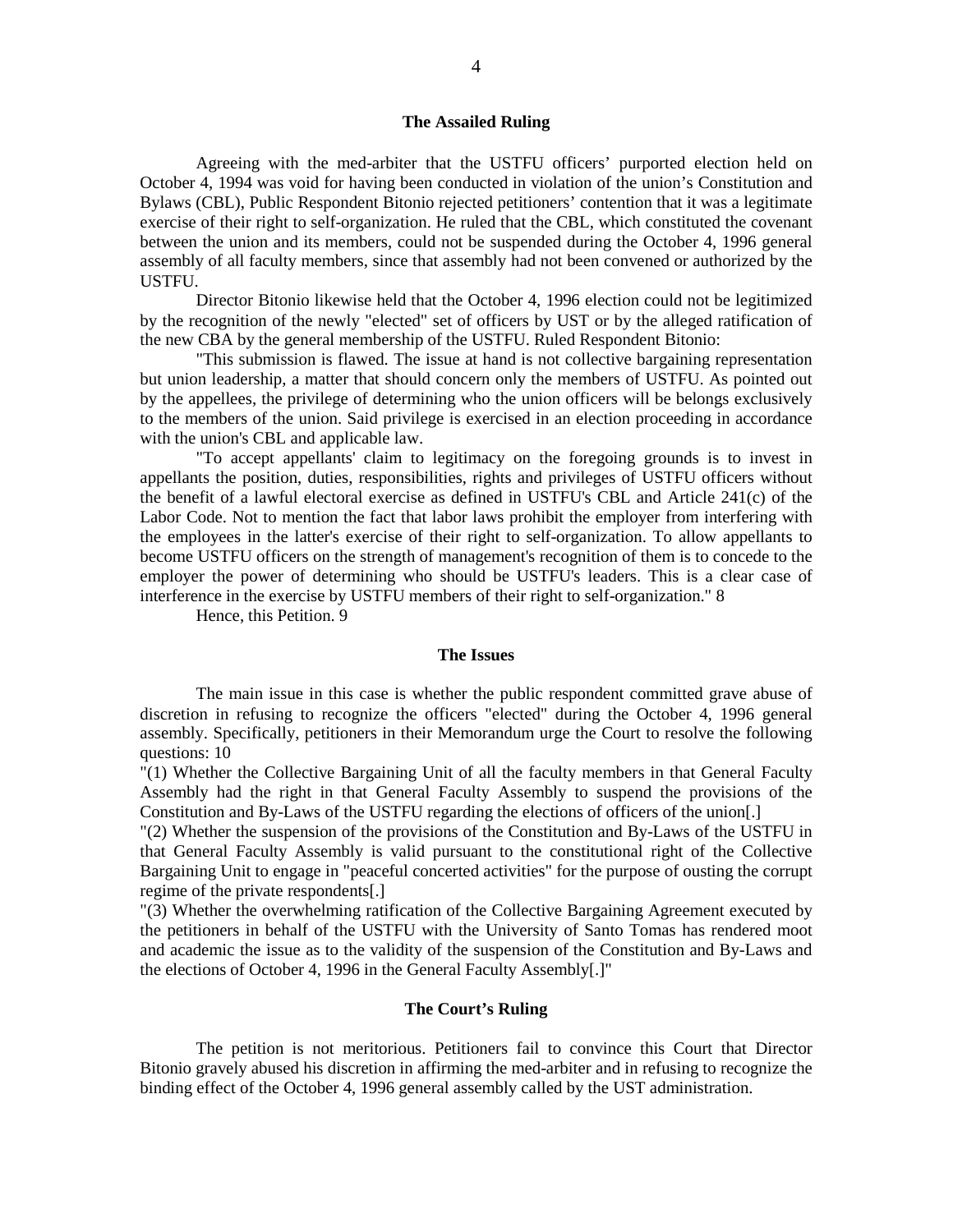### **First Issue: Right to Self-Organization and Union Membership**

At the outset, the Court stresses that National Federation of Labor (NFL) v. Laguesma 11 has held that challenges against rulings of the labor secretary and those acting on his behalf, like the director of labor relations, shall be acted upon by the Court of Appeals, which has concurrent jurisdiction with this Court over petitions for certiorari. However, inasmuch as the memoranda in the instant case have been filed prior to the promulgation and finality of our Decision in NFL, we deem it proper to resolve the present controversy directly, instead of remanding it to the Court of Appeals. Having disposed of the foregoing procedural matter, we now tackle the issues in the present case seriatim.

Self-organization is a fundamental right guaranteed by the Philippine Constitution and the Labor Code. Employees have the right to form, join or assist labor organizations for the purpose of collective bargaining or for their mutual aid and protection. 12 Whether employed for a definite period or not, any employee shall be considered as such, beginning on his first day of service, for purposes of membership in a labor union. 13

Corollary to this right is the prerogative not to join, affiliate with or assist a labor union. 14 Therefore, to become a union member, an employee must, as a rule, not only signify the intent to become one, but also take some positive steps to realize that intent. The procedure for union membership is usually embodied in the union's constitution and bylaws. 15 An employee who becomes a union member acquires the rights and the concomitant obligations that go with this new status and becomes bound by the union's rules and regulations.

"When a man joins a labor union (or almost any other democratically controlled group), necessarily a portion of his individual freedom is surrendered for the benefit of all members. He accepts the will of the majority of the members in order that he may derive the advantages to be gained from the concerted action of all. Just as the enactments of the legislature bind all of us, to the constitution and by-laws of the union (unless contrary to good morals or public policy, or otherwise illegal), which are duly enacted through democratic processes, bind all of the members. If a member of a union dislikes the provisions of the by-laws, he may seek to have them amended or may withdraw from the union; otherwise, he must abide by them. It is not the function of courts to decide the wisdom or propriety of legitimate by-laws of a trade union.

"On joining a labor union, the constitution and by-laws become a part of the member's contract of membership under which he agrees to become bound by the constitution and governing rules of the union so far as it is not inconsistent with controlling principles of law. The constitution and by-laws of an unincorporated trade union express the terms of a contract, which define the privileges and rights secured to, and duties assumed by, those who have become members. The agreement of a member on joining a union to abide by its laws and comply with the will of the lawfully constituted majority does not require a member to submit to the determination of the union any question involving his personal rights." 16

Petitioners claim that the numerous anomalies allegedly committed by the private respondents during the latter's incumbency impelled the October 4, 1996 election of the new set of USTFU officers. They assert that such exercise was pursuant to their right to self-organization. Petitioners' frustration over the performance of private respondents, as well as their fears of a "fraudulent" election to be held under the latter's supervision, could not justify the method they chose to impose their will on the union. Director Bitonio aptly elucidated: 17

**"The constitutional right to self-organization is better understood in the context of ILO Convention No. 87 (Freedom of Association and Protection of Right to Organize), to which the Philippines is signatory. Article 3 of the Convention provides that workers' organizations shall have the right to draw up their constitution and rules and to elect their representatives in full freedom, free from any interference from public authorities. The freedom conferred by the provision is expansive; the responsibility imposed on union members to respect the constitution and rules they themselves draw up equally so. The**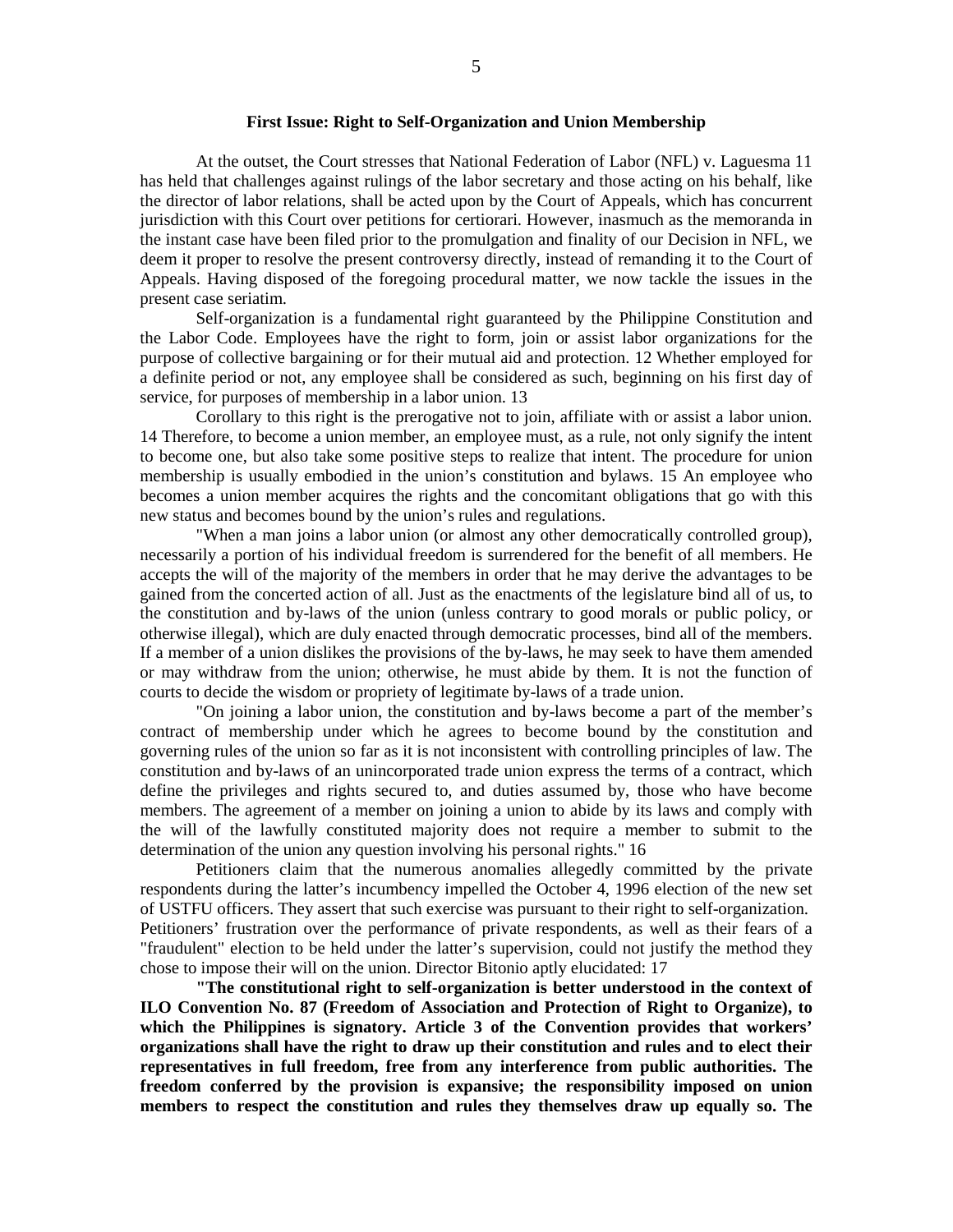**point to be stressed is that the union's CBL is the fundamental law that governs the relationship between and among the members of the union. It is where the rights, duties and obligations, powers, functions and authority of the officers as well as the members are defined. It is the organic law that determines the validity of acts done by any officer or member of the union. Without respect for the CBL, a union as a democratic institution degenerates into nothing more than a group of individuals governed by mob rule." Union Election vs. Certification Election**

A union election is held pursuant to the union's constitution and bylaws, and the right to vote in it is enjoyed only by union members. A union election should be distinguished from a certification election, which is the process of determining, through secret ballot, the sole and exclusive bargaining agent of the employees in the appropriate bargaining unit, for purposes of collective bargaining. 18 Specifically, the purpose of a certification election is to ascertain whether or not a majority of the employees wish to be represented by a labor organization and, in the affirmative case, by which particular labor organization. 19

In a certification election, all employees belonging to the appropriate bargaining unit can vote. 20 Therefore, a union member who likewise belongs to the appropriate bargaining unit is entitled to vote in said election. However, the reverse is not always true; an employee belonging to the appropriate bargaining unit but who is not a member of the union cannot vote in the union election, unless otherwise authorized by the constitution and bylaws of the union. Verily, union affairs and elections cannot be decided in a non-union activity.

In both elections, there are procedures to be followed. Thus, the October 4, 1996 election cannot properly be called a union election, because the procedure laid down in the USTFU's CBL for the election of officers was not followed. It could not have been a certification election either, because representation was not the issue, and the proper procedure for such election was not followed. The participation of non-union members in the election aggravated its irregularity.

#### **Second Issue: USTFU's Constitution and by laws Violated**

The importance of a union's constitution and bylaws cannot be overemphasized. They embody a covenant between a union and its members and constitute the fundamental law governing the members' rights and obligations. 21 As such, the union's constitution and bylaws should be upheld, as long as they are not contrary to law, good morals or public policy.

We agree with the finding of Director Bitonio and Med-Arbiter Falconitin that the October 4, 1996 election was tainted with irregularities because of the following reasons.

First, the October 4, 1996 assembly was not called by the USTFU. It was merely a convocation of faculty clubs, as indicated in the memorandum sent to all faculty members by Fr. Rodel Aligan, OP, the secretary general of the University of Santo Tomas. 22 It was not convened in accordance with the provision on general membership meetings as found in the USTFU's CBL, which reads:

# "ARTICLE VIII — MEETINGS OF THE UNION

"SECTION 1. The Union shall hold regular general membership meetings at least once every three (3) months. Notices of the meeting shall be sent out by the Secretary-General at least ten (10) days prior to such meetings by posting in conspicuous places, preferably inside Company premises, said notices. The date, time and place for the meetings shall be determined by the Board of Officers." 23

Unquestionably, the assembly was not a union meeting. It was in fact a gathering that was called and participated in by management and non-union members. By no legal fiat was such assembly transformed into a union activity by the participation of some union members.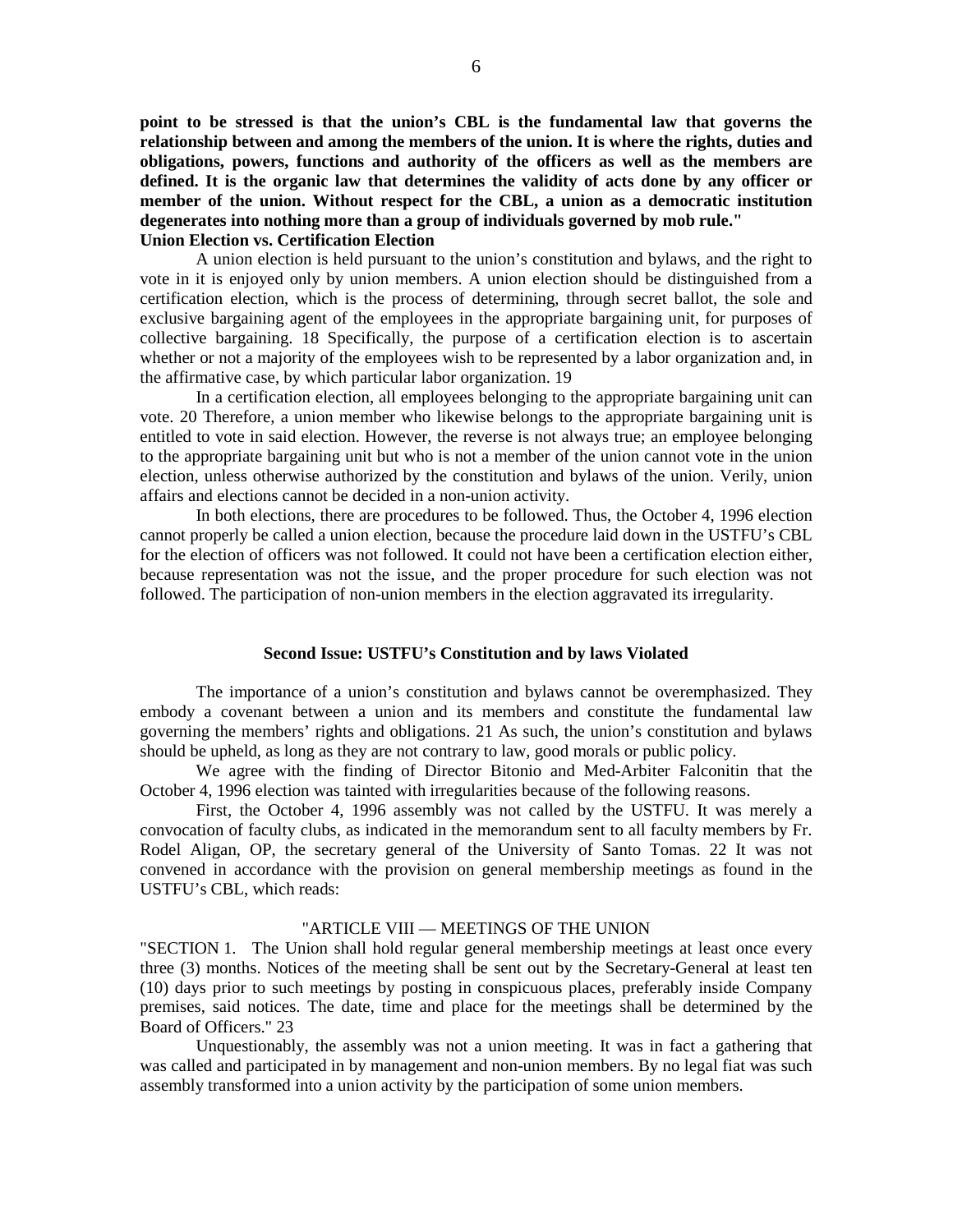Second, there was no commission on elections to oversee the election, as mandated by Sections 1 and 2 of Article IX of the USTFU's CBL, which provide:

# "ARTICLE IX — UNION ELECTION

SECTION 1. There shall be a Committee on Election (COMELEC) to be created by the Board of Officers at least thirty (30) days before any regular or special election. The functions of the COMELEC include the following:

a) Adopt and promulgate rules and regulations that will ensure a free, clean, honest and orderly election, whether regular or special;

b) Pass upon qualifications of candidates;

c) Rule on any question or protest regarding the conduct of the election subject to the procedure that may be promulgated by the Board of Officers; and

d) Proclaim duly elected officers.

SECTION 2. The COMELEC shall be composed of a chairman and two members all of whom shall be appointed by the Board of Officers.

 $"xxx" 24"$ 

Third, the purported election was not done by secret balloting, in violation of Section 6, Article IX of the USTFU's CBL, as well as Article 241 (c) of the Labor Code.

The foregoing infirmities considered, we cannot attribute grave abuse of discretion to Director Bitonio's finding and conclusion. In Rodriguez v. Director, Bureau of Labor Relations, 25 we invalidated the local union elections held at the wrong date without prior notice to members and conducted without regard for duly prescribed ground rules. We held that the proceedings were rendered void by the lack of due process — undue haste, lack of adequate safeguards to ensure integrity of the voting, and the absence of the notice of the dates of balloting.

# **Third Issue: Suspension of USTFU's CBL**

Petitioners contend that the October 4, 1996 assembly "suspended" the union's CBL. They aver that the suspension and the election that followed were in accordance with their "constituent and residual powers as members of the collective bargaining unit to choose their representatives for purposes of collective bargaining." Again they cite the numerous anomalies allegedly committed by the private respondents as USTFU officers. This argument does not persuade.

First, as has been discussed, the general faculty assembly was not the proper forum to conduct the election of USTFU officers. Not all who attended the assembly were members of the union; some, apparently, were even disqualified from becoming union members, since they represented management. Thus, Director Bitonio correctly observed:

"Further, appellants cannot be heard to say that the CBL was effectively suspended during the 04 October 1996 general assembly. A union CBL is a covenant between the union and its members and among members (Johnson and Johnson Labor Union-FFW, et al. v. Director of Labor Relations, 170 SCRA 469). Where ILO Convention No. 87 speaks of a union's full freedom to draw up its constitution and rules, it includes freedom from interference by persons who are not members of the union. The democratic principle that governance is a matter for the governed to decide upon applies to the labor movement which, by law and constitutional mandate, must be assiduously insulated against intrusions coming from both the employer and complete strangers if the 'protection to labor clause' of the constitution is to be guaranteed. By appellant's own evidence, the general faculty assembly of 04 October 1996 was not a meeting of USTFU. It was attended by members and non-members alike, and therefore was not a forum appropriate for transacting union matters. The person who moved for the suspension of USTFU's CBL was not a member of USTFU. Allowing a non-union member to initiate the suspension of a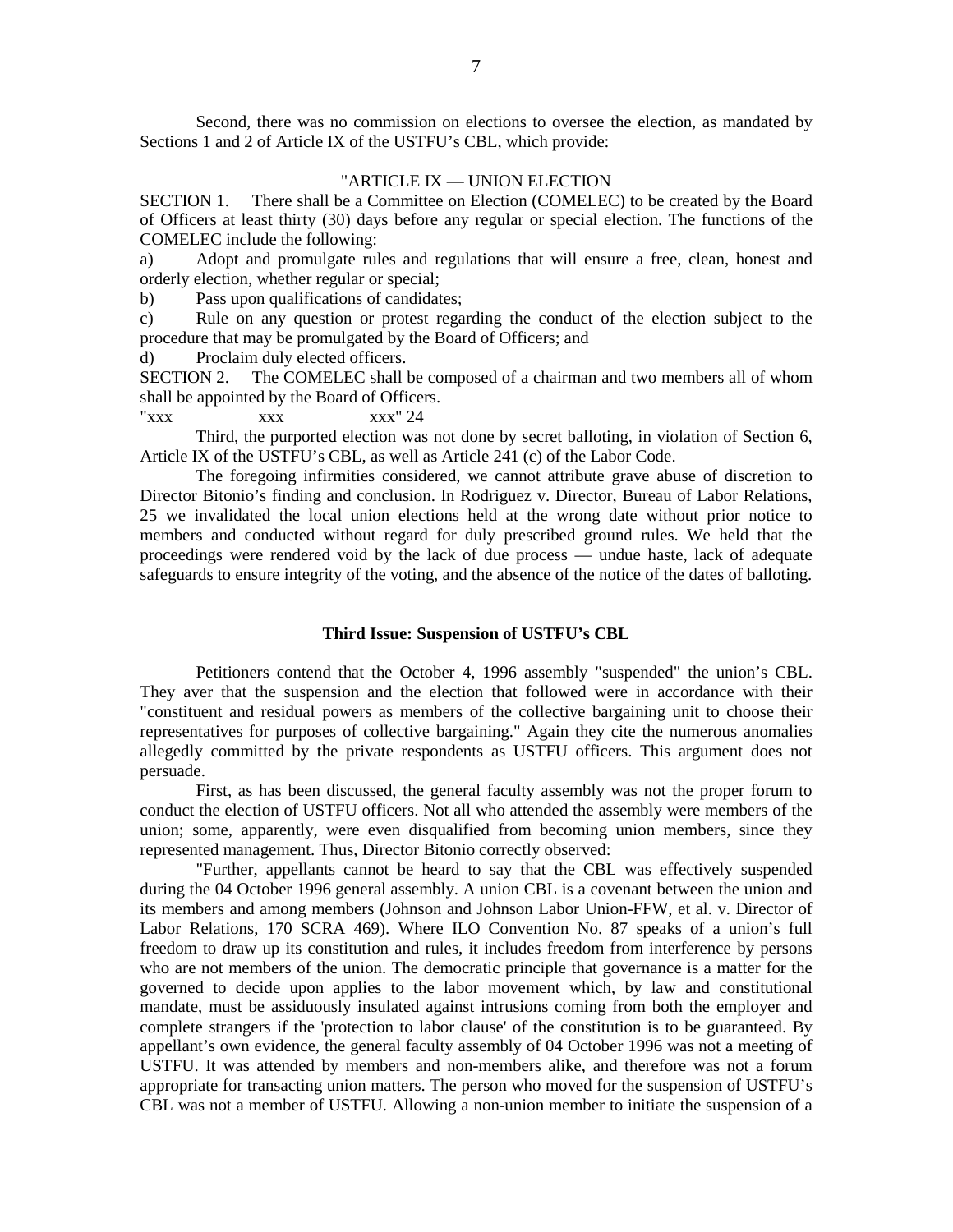union's CBL, and non-union members to participate in a union election on the premise that the union's CBL had been suspended in the meantime, is incompatible with the freedom of association and protection of the right to organize.

"If there are members of the so-called 'academic community collective bargaining unit' who are not USTFU members but who would nevertheless want to have a hand in USTFU's affairs, the appropriate procedure would have been for them to become members of USTFU first. The procedure for membership is very clearly spelled out in Article IV of USTFU's CBL. Having become members, they could then draw guidance from Ang Malayang Manggagawa Ng Ang Tibay v. Ang Tibay, 103 Phil. 669. Therein the Supreme Court held that 'if a member of the union dislikes the provisions of the by-laws he may seek to have them amended or may withdraw from the union; otherwise he must abide by them.' Under Article XVII of USTFU's CBL, there is also a specific provision for constitutional amendments. What is clear therefore is that USTFU's CBL provides for orderly procedures and remedies which appellants could have easily availed [themselves] of instead of resorting to an exercise of their so-called 'residual power'." 26

Second, the grievances of the petitioners could have been brought up and resolved in accordance with the procedure laid down by the union's CBL 27 and by the Labor Code. 28 They contend that their sense of desperation and helplessness led to the October 4, 1996 election. However, we cannot agree with the method they used to rectify years of inaction on their part and thereby ease bottled-up frustrations, as such method was in total disregard of the USTFU's CBL and of due process. The end never justifies the means.

We agree with the solicitor general's observation that "the act of suspending the constitution when the questioned election was held is an implied admission that the election held on that date [October 4, 1996] could not be considered valid under the existing USTFU constitution . . ." 29

The ratification of the new CBA executed between the petitioners and the University of Santo Tomas management did not validate the void October 4, 1996 election. Ratified were the terms of the new CBA, not the issue of union leadership — a matter that should be decided only by union members in the proper forum at the proper time and after observance of proper procedures.

## **Epilogue**

In dismissing this Petition, we are not passing upon the merits of the mismanagement allegations imputed by the petitioners to the private respondents; these are not at issue in the present case. Petitioners can bring their grievances and resolve their differences with private respondents in timely and appropriate proceedings. Courts will not tolerate the unfair treatment of union members by their own leaders. When the latter abuse and violate the rights of the former, they shall be dealt with accordingly in the proper forum after the observance of due process.

WHEREFORE, the Petition is hereby DISMISSED and the assailed Resolutions AFFIRMED. Costs against petitioners.

# SO ORDERED.

Melo, Vitug, Purisima and Gonzaga-Reyes, JJ ., concur.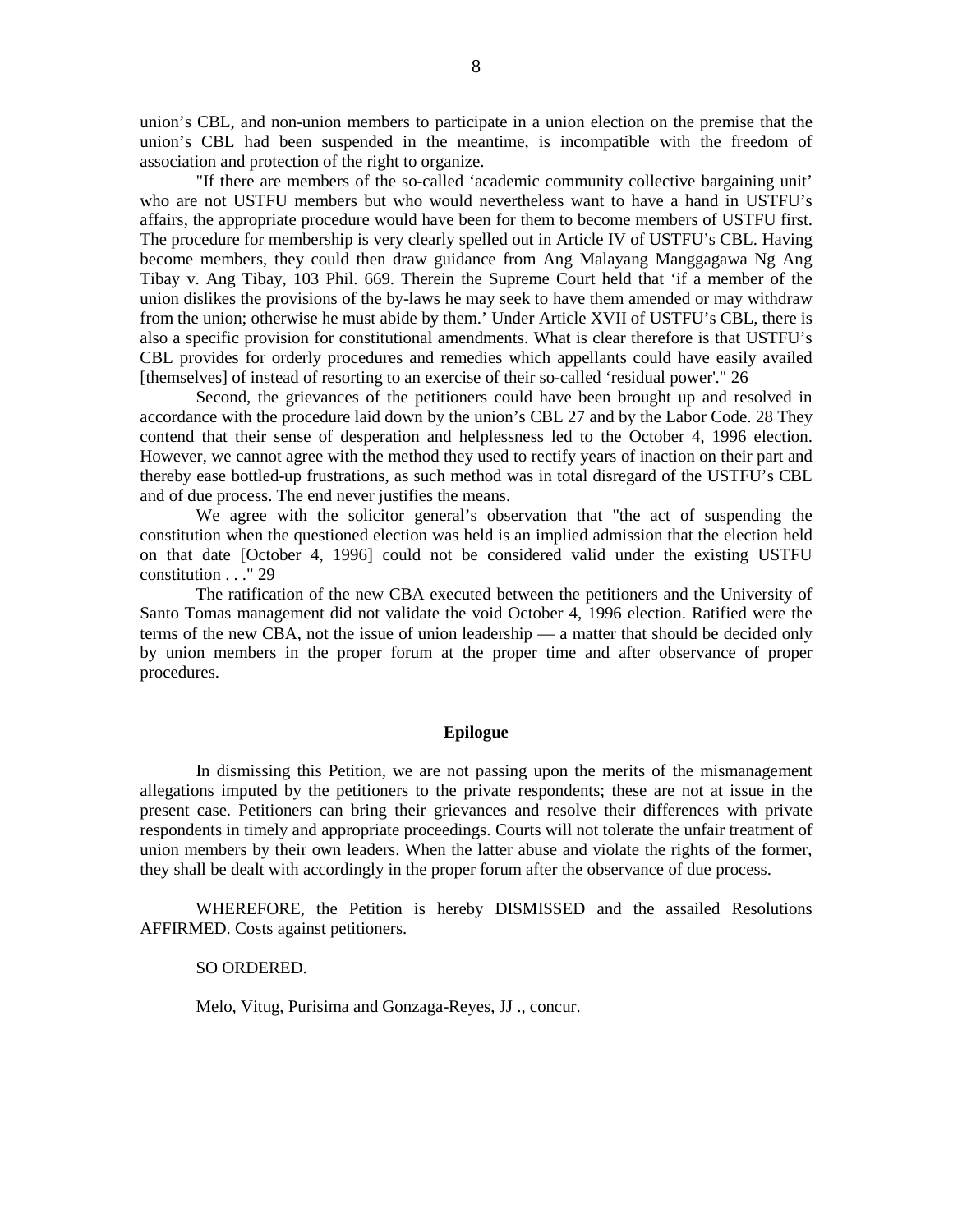# Footnotes

- 1. See Panganiban, Battles in the Supreme Court, 1998 ed., p. 50.
- 2. Rollo, pp. 74-86.
- 3. Rollo, pp. 72-73.
- 4. Rollo, pp. 87-91.
- 5. Rollo, pp. 75-79.

 6. Rollo, pp. 112-141. The petitioners filed their appeal with the Department of Labor and Employment on March 3, 1997.

7. Assailed Resolution, p. 2; rollo, p. 75.

8. Ibid., p. 12; rollo, p. 85.

 9. The case was deemed submitted for resolution upon receipt by the Court of the Memorandum for the private respondents on March 1, 1999. Petitioners' Memorandum was received on January 11, 1999, and public respondents' Memorandum on January 18, 1999.

10. Rollo, pp. 504-505.

11. GR No. 123426, March 10, 1999.

12. See Article 244 of the Labor Code in conjunction with Executive Order No. 180, as well as Article 245 of the same Code.

13. Art. 277 (c), Labor Code.

14. Reyes v. Trajano, 209 SCRA 484, June 2, 1992.

15. For example, the following are pertinent provisions as regards membership in USTFU, as set forth in its CBL:

# "ARTICLE IV — MEMBERSHIP

SECTION 1. Every faculty member of the University of Santo Tomas, not otherwise disqualified by law and without regard to sex, race, nationality, religious or political belief or affiliation, is eligible for membership in the UNION.

SECTION 2. Qualified faculty members of the Company may become members of the UNION by written application approved by the President upon recommendation of the Committee on Membership and after payment in full of the required admission fee.

SECTION 3. The following shall not be eligible for membership nor to election or appointment to any position in the UNION:

a) Subversives or persons who profess subversive ideas;

b) Persons who have been convicted of a crime involving moral turpitude; and

c) Persons who are not faculty members of the Company." (Rollo, p. 283)

16. Ang Malayang Manggagawa ng Ang Tibay Enterprises et al. v. Ang Tibay, 102 Phil. 669, December 23, 1957, per Bautista Angelo, J.

17. August 15, 1997 Resolution, pp. 9-10; rollo, pp. 82-83.

- 18. § 1 (x), Rule I, Book V, Rules and Regulations Implementing the Labor Code.
- 19. Reyes v. Trajano, supra.

20. Airtime Specialists v. Ferrer-Calleja, 180 SCRA 749, December 29, 1989.

21. Johnson and Johnson Labor Union-FFW v. Director of Labor Relations, 170 SCRA 469, February 21, 1989.

22. See Annex "C" of private respondent's Petition filed with the med-arbiter; rollo, p. 261.

- 23. Rollo, p. 288.
- 24. Rollo, p. 290.
- 25. 165 SCRA 239, August 31, 1988.
- 26. Rollo, pp. 83-84.

27. The USTFU's CBL as regards impeachment and recall reads as follows:

ARTICLE XV — IMPEACHMENT AND RECALL

SECTION 1. Any of the following shall be grounds for the impeachment or recall of UNION officers: